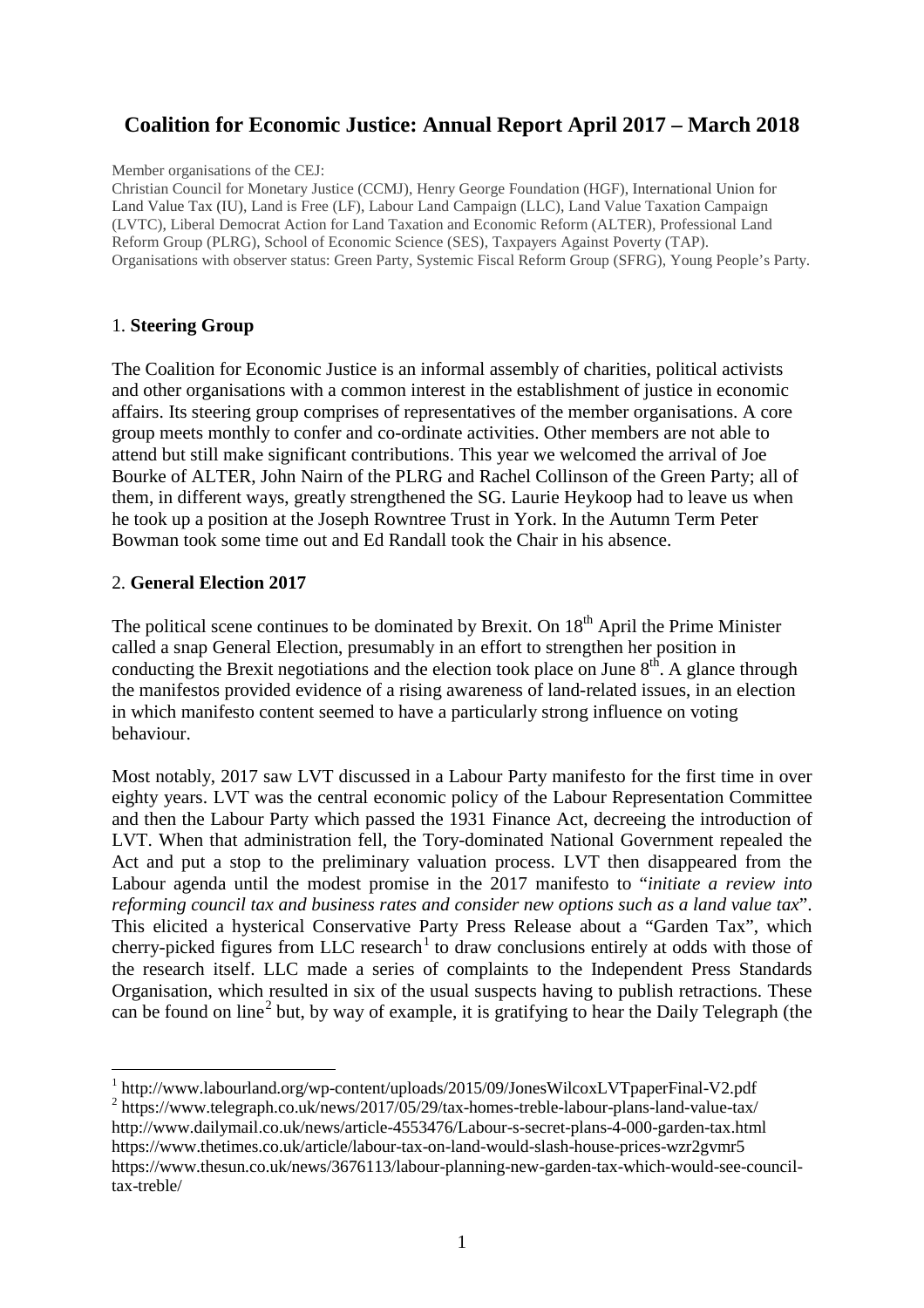owners of which also own a Channel Island!) talking about "*how a land value tax could be advantageously implemented to replace unfair, economically inefficient taxes*". Nevertheless, it was clear on the doorstep—at least in affluent London neighbourhoods—that the Garden Tax misinformation had had its desired effect among many homeowners.

LVT also figured in the Green and Liberal-Democrat Party manifestos, with the former promising "action on empty homes to bring them back into use and a trial of a Land Value Tax to encourage the use of vacant land and reduce speculation" and the latter remaining "*committed to introducing Land Value Tax (LVT), which would replace Business Rates in the longer term and could enable the reduction or abolition of other taxes*". In the end, the Cooperative Party manifesto emphasised the potential of Community Land Trusts, with no specific mention of LVT, despite enthusiastic support amongst the grass roots.

Perhaps most interestingly, while the Conservative Party manifesto unsurprisingly made no mention of LVT, it talked at length about making "*it both easier and more certain that public sector landowners, and communities themselves benefit from the increase in land value from urban regeneration and development*", as well as about combining "*the relevant parts of HM Land Registry, Ordnance Survey, the Valuation Office Agency, the Hydrographic Office and Geological Survey to create a comprehensive geospatial data body within government*". However, a year on there has been no concrete action on either of these issues. Perhaps they have other things on their mind.

# 3. **APPG on Land Value Capture**

 $\overline{a}$ 

One of the most significant developments during the year has been the formation of an APPG (All-party Parliamentary Group) on Land Value Capture with the CEJ acting as secretariat. Since the formation CEJ it had been an aspiration of the Steering Group that an APPG be set up related to the collection of land rent for public purposes. By expanding the remit to the more general topic of land value capture, rather than limiting it to land value taxation, the APPG has opened the way to participation by Conservative Parliamentarians - facilitating the establishment on an APPG.

In a pre-budget speech in the City of London in 2017 Sir Vince Cable laid out Liberal Democrat proposals for tax reform including investigating the feasibility of Land Value Taxation (LVT).

He said "Authoritative analysis of the British tax system, notably the Mirrlees Report, makes it clear that the taxation of land is the most economically efficient and rational form of taxation, the least open to evasion and avoidance and the most relevant to contemporary needs such as better utilisation of land for housing. The Lib Dems are committed as a first step to replacing business rates with site value taxation."

Sir Vince subsequently agreed to act as Chair to the newly formed All Party Parliamentary Group (APPG) on Land Value Capture launched in December 2017. He is supported by five

[https://www.express.co.uk/news/politics/810616/general-election-2017-jeremy-corbyn-council-tax](https://www.express.co.uk/news/politics/810616/general-election-2017-jeremy-corbyn-council-tax-bills-homeowner-john-mcdonnell)[bills-homeowner-john-mcdonnell](https://www.express.co.uk/news/politics/810616/general-election-2017-jeremy-corbyn-council-tax-bills-homeowner-john-mcdonnell)

[https://www.dailystar.co.uk/news/politics/618362/General-Election-2017-Jeremy-Corbyn-Labour](https://www.dailystar.co.uk/news/politics/618362/General-Election-2017-Jeremy-Corbyn-Labour-manifesto-council-tax-homes-gardens)[manifesto-council-tax-homes-gardens](https://www.dailystar.co.uk/news/politics/618362/General-Election-2017-Jeremy-Corbyn-Labour-manifesto-council-tax-homes-gardens)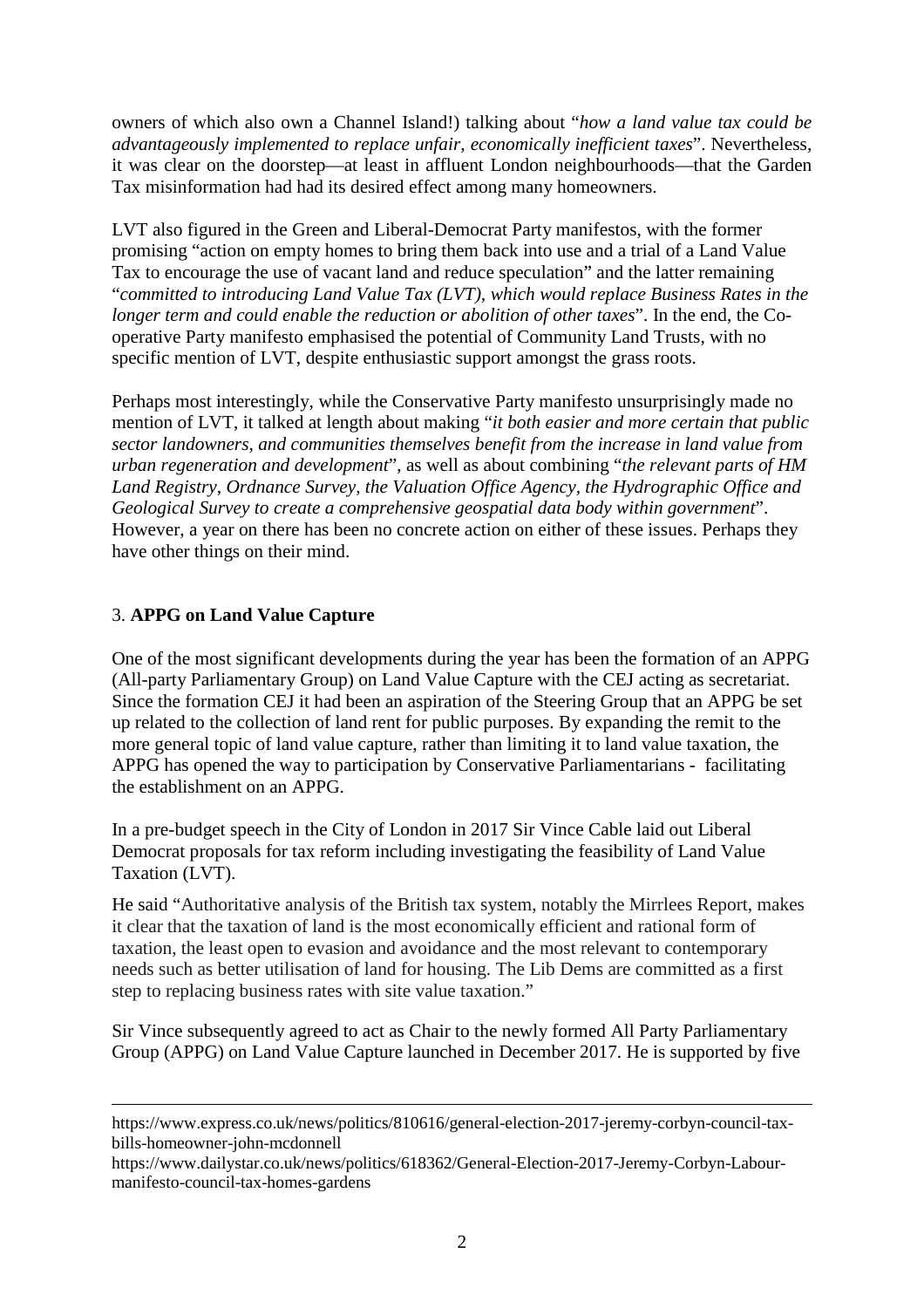officers including Sir Edward Davey MP as a Vice-Chair, who has been active in investigating cartel like practices and leasehold abuses in retirement homes.

The Conservative 2017 manifesto included a commitment to registering all UK land and reforming land value capture as a means of funding local infrastructure. The Conservative Vice-Chairs for the APPG include Richard Bacon MP, who steered the *Self Build and Custom Housebuilding Bill* through Parliament in 2015, and Yorkshire MP, Kevin Hollinrake. Kevin is also a member of the Housing, Communities and Local Government Select Committee which follows the work of the Department for Housing, Communities and Local Government, formerly the DCLG) and, most notably in this context its inquiry into Land Value Capture.

Caroline Lucas MP (Green) who presented a private members bill in 2012 calling on the government to undertake a feasibility study into the introduction of LVT also serves as a vice-chair.

Labour's 2017 manifesto promised to *"…review council tax and business rates and consider … land value tax, to ensure local government has sustainable funding for the long term."*  Ruth Cadbury MP, who has served as part of Labour's shadow housing team represents the Labour party position as a vice-chair for the group.

The APPG began its work in February 2018 with the launch of an inquiry into Land Value Capture. The first evidence sessions were held in March 2018 with a focus on devolved local authorities and Metro-mayors. Kevin Hollinrake took the chair and there were good presentations from James Palmer Mayor of Cambridge, David Carter from the West of England and Tom Copley from the GLA. Two further sessions have been arranged for later in the year and a call for evidence has been made with a view to complete and publish a report in the Autumn.

The CEJ is supporting the APPG with the provision of secretariat services to the Parliamentary group. Special thanks should go to Joe Bourke for his help behind the scenes in getting the APPG set up and to Rob Blakemore, CEJ SG secretary for his administrative work on the project, including an expansion of the CEJ website so it can serve as the website of the APPG on Land Value Capture.

# 4. **Inquiries into land value capture**

2017 – 2018 has been a stand-out year in the UK for specialist and popular interest in Land Value Taxation and Land Value Capture (LVC), particularly the latter. The CEJ, its Steering Group members and affiliated organisations, have all sought to make effective contributions to the enquiries and reviews announced and launched in the course of 2017-18. Each has reflected a growing interest on the part of elected representatives and public policy-makers, think tanks and academic researchers in LVC.

The CEJ, its Steering Group members and affiliated organisations have made submissions to: (i) the *Letwin Build-Out Review* (announced in the November 2017 budget); (ii) the *House of Commons Housing Communities and Local Government (HCLG) Select Committee Inquiry* into Land Value Taxation; (iii) the *consultation on the new London Plan*, which was published at the very end of November 2017 by the GLA; (iv) the Institute of Public Policy Research (*IPPR)'s call for evidence on Land and land value capture*, made early in 2018 as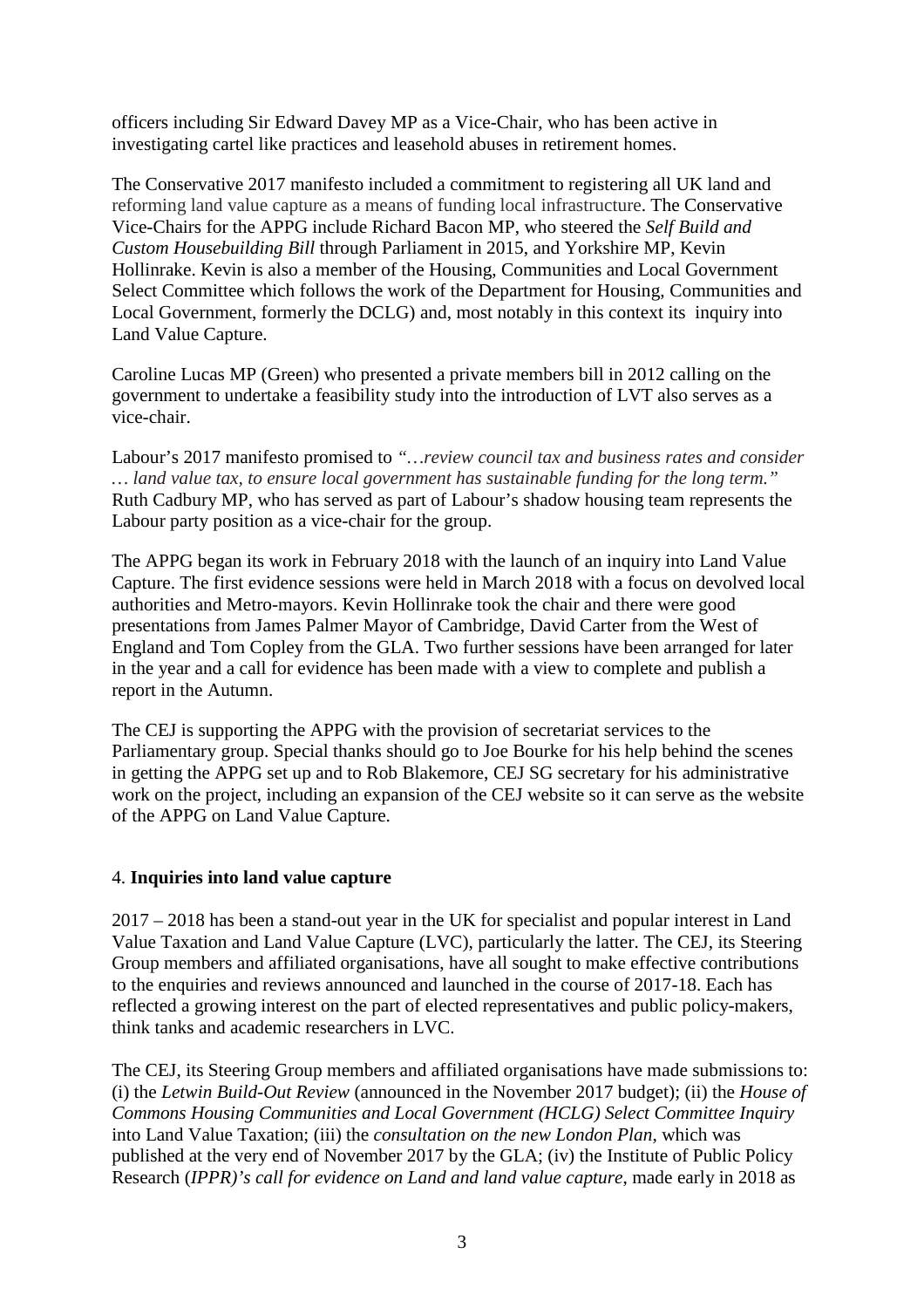part of their Commission on Economic Justice; and (v) the *call for evidence on LVC* from the recently established *All Party Parliamentary Group* (APPG) *on Land Value Capture*, which the CEJ supports and serves as APPG on LVC secretariat.

Wherever and whenever interest in the UK has been evinced in learning about and from the most successful international practice, in collecting and making use of the uplift in land values, the CEJ can claim it has taken note and had a say. Many of the submissions made by CEJ Steering Group members and affiliated organisations have emphasised the interrelationship between the availability of credit and the operation of the land economy in Britain. As one submission from a CEJ SG member put it: "With so many bidders, for a scarce commodity in high demand, the owners of urban sites – in prosperous cities, which are suitable for/already have permission for residential development, have a licence to make money that is barely distinguishable from a licence to print money. Indeed, the institutions that are authorised and empowered to make and offer credit have aligned their lending activities more and more with the sale and purchase of housing and residential land."

The CEJ hopes and expects that many of those who have made submissions in 2017-18 will have the opportunity, in 2018-19, to build on their original submissions in oral evidence sessions.

# 5. **Roundtable on Land Value Taxation**

Vince Cable has commissioned three separate pieces of work on aspects of tax policy: on business tax, on the prospects for land value tax, and on options for a wealth tax. The aim is to publish short 'spokesperson's papers' on all of these aspects of tax policy and to submit motions on them to the Liberal Democrats conference in September 2018. The proposal for a wealth tax could form part of a wider set of proposals on issues of income and wealth inequality, and whether revenues should be hypothecated to funding something like education and training.

Andrew Dixon, founder and co-Chair of the Liberal Democrats Business and Entrepreneurs Network, has been tasked with carrying out the preliminary work on Land Value Tax. Andrew organised a *roundtable*, intended to support this work - at Mandeville Place in January 2018, at which several member organisations of the CEJ presented views. He is assisted in this work by Vince Cable's economic researcher, Max Von Thun, and Adam Corlett (a researcher with the Resolution Foundation).

The focus of the work is on the reform of Non-domestic business rates. Andrew has been furnished with an updated version of the CEJ paper on business rates reform and the CEJ awaits the first draft of the spokesperson paper for further comment and feedback by its members. Adam has teamed up with Dominic Humphreys, A UCL Graduate who has just completed his Masters Dissertation on valuation employing the latest techniques, to assist the research and development of policy proposals.

# 6. **Old Oak and Park Royal Development Corporation OPDC**.

At the CEJ Steering Group's meeting in May 2017, as the CEJ's Annual Report for 2016-17 was being discussed, CEJ members were encouraged to think hard about how the Coalition could and should follow up its interest in the report produced by London Assembly member Tom Copley (published in February 2016). Tom Copley's report proposed a *Land Value 'Tax*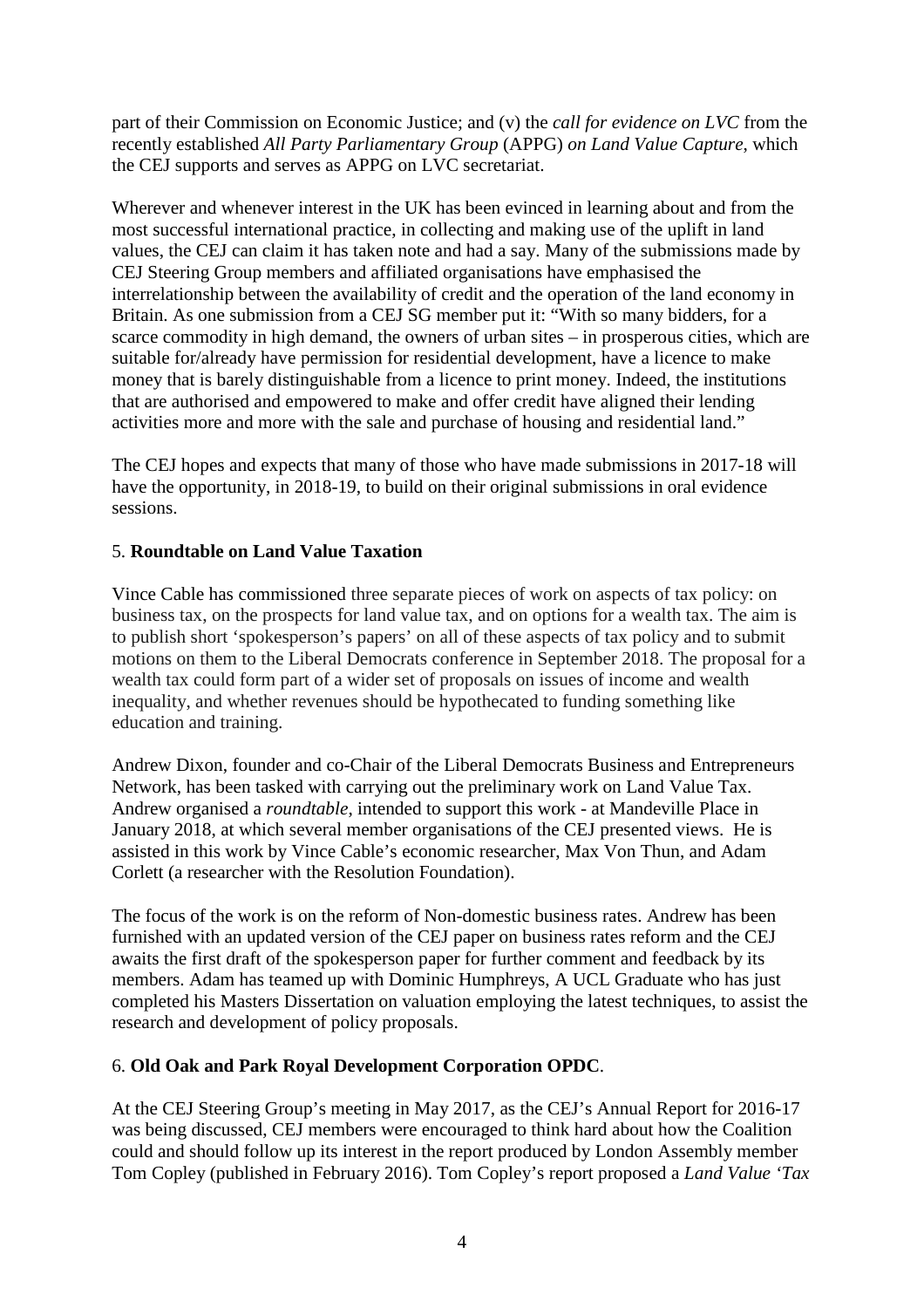*Trial' for London*. In particular AM Copley's report recommended that an area in north London that includes Old Oak and Park Royal - which had been given Mayoral Development Corporation status in 2015 - should become the test bed for an LVT trial in the capital.

Four members of the CEJ Steering Group (SG), John Lipetz, Anthony Molloy, Andrew Purves and Ed Randall, were subsequently asked by the SG to find out as much as they could about the Old Oak and Park Royal development corporation (OPDC) and – operating as a CEJ Working Group (WG) – advise and help the Coalition to encourage London government to make the most of the opportunities that the Mayoral Development Corporation offered for 'collecting the rents and using them to promote the common good'.

The establishment of the CEJ's OPDC WG was fortuitous in at least one respect. The OPDC, under its new Chair – Liz Peace (who had been appointed by the new London Mayor Sadiq Khan), was just about to publish a *revised draft local plan* for the OPDC area. The plan (a glossy document over 300 pages) was launched on 29<sup>th</sup> June 2017. Its publication began a consultation process that ran until  $11<sup>th</sup>$  September. The WG submitted a 9-page response to the OPDC's revised local plan entitled *Real Sustainability[3](#page-4-0)* **.**

While the WG's submission, in response to the revised local plan, welcomed the OPDC's many good intentions, for example the draft plan employed the terms 'sustainable' and 'sustainability' over 100 times, the CEJ WG team were deeply critical of the Development Corporation's failure to get to grips with key financial issues and its reliance on: "…weak, one-off instruments (Section 106 Agreements and Community Infrastructure Levies) that are by definition *unsustainable and have rarely worked out in favour of the public side of asymmetric public-private partnerships*…". While the WG didn't agree with Tom Copley AM that the OPDC was a suitable test bed for LVT they argued that the case for a Land Value Capture (LVC) scheme – which took account of the OPDC special circumstances was very powerful indeed.

With the SG's blessing the CEJ's WG then committed itself to go beyond its criticisms of the OPDC's local plan and began to prepare a detailed report, which was aimed at charting a better way forward for the Development Corporation. The WG's Report on the future of the OPDC and a supporting pamphlet were drafted in late 2017 and the early part of 2018, and the Report, entitled '**Let's Supercharge the OPDC and bring 'Singapore' to Thames side**', made available as a pdf for download<sup>[4](#page-4-1)</sup> at; in fact, the Report was formally published with a CEJ ISBN at the beginning of March 2018. The Report and an accompanying pamphlet<sup>[5](#page-4-2)</sup> generated a great deal of interest and Lipetz, Purves and Randall have subsequently been invited to meet leading AMs, including Tom Copley, and – most recently – the OPDC Chair, Liz Peace, along with the OPDC's recently appointed Commercial Director, Ben O'Neill.

The CEJ's OPDC watchers believe they have come up with important and worthwhile proposals for making the most of one of the UK's most valuable urban development locations and the CEJ's SG is now keenly 'watching the space' and backing its WG's call for the OPDC to follow best international practice in seeking to capture and use the uplift in land values in the OPDC area in the public interest.

 <sup>3</sup> available at: <https://tinyurl.com/yc8m2nez>

<span id="page-4-1"></span><span id="page-4-0"></span><sup>4</sup> <https://tinyurl.com/yd8yyg97>

<span id="page-4-2"></span> $\frac{1}{5}$  it can be downloaded as a pdf from <u>https://tinyurl.com/ybfsjm7t</u>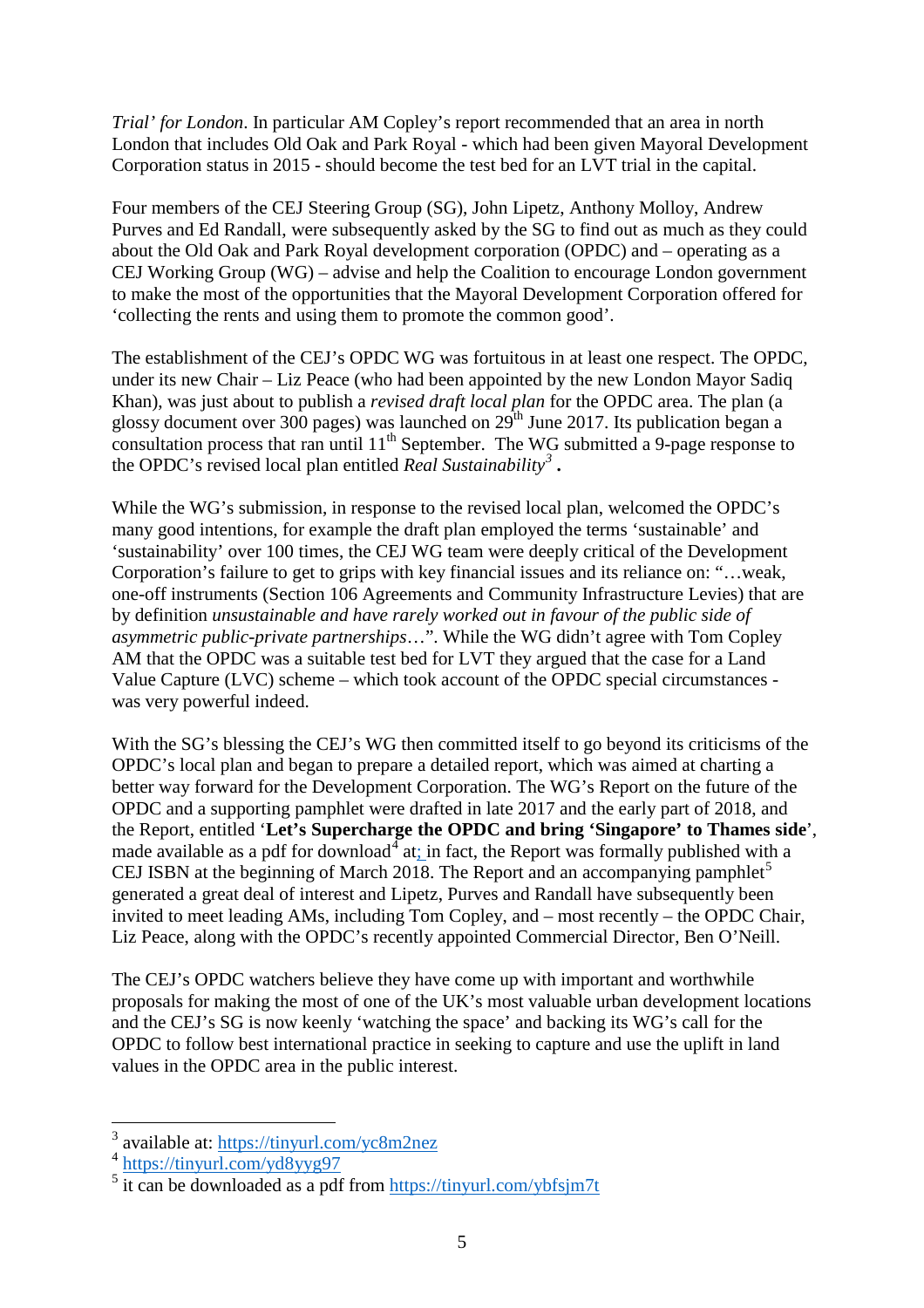#### 7. **Scotland & Wales**

The Scottish Land Revenue Group (SLRG) continues to campaign in Scotland, using the Adam Smith idea of 'Annual Ground Rent' (AGR). They held a public meeting  $24<sup>th</sup>$  March 2017 with Fred Harrison, Mark Wadsworth and Andy Wightman as speakers. Duncan Pickard also continues to engage very actively, appearing in a news interview on STV in July and on BBC's Money Box in November. A good line of communication has now been established with Duncan and the SLRG

Under the Scottish Land Reform Act (2016), the Scottish Government set up the Scottish Land Commission which came into being on  $1<sup>st</sup>$  April 2017. Their remit is to:

"As set out in the Land Reform (Scotland) Act 2016 [concerning]…any matter relating to Land in Scotland:

- review the impact and effectiveness of any law or policy,
- to recommend changes to those laws or policies,
- to gather evidence, carry out research, prepare reports and provide information and guidance.

The Land Commissioners can carry out their functions in order to address issues which relate to the ownership of land and land rights, and the management of land…"[6](#page-5-0)

The Commission has been quite active in undertaking its remit. Among other things, in December 2017, the commission called for tender bids to undertake research and to write a report investigating the potential of land value tax policy options for Scotland. A team led by Andrew Purves, and including Stephen Stretton, Tony Vickers, Duncan Pickard (all associated with the CEJ) and Professor Iain McLean (University of Oxford) and Jeremy Edge (Planning consultant), submitted a bid (though not the winning one) for the work on behalf of the School of Economic Science. Tony Vickers may assist the winning bid from the University of Reading, as he knows several of the members of that bid team, which is due to publish its findings in June 2018.

Separately, the Scottish Land Revenue Group submitted a quite extensive report to the Commission: Scotland's Path to Prosperity – How and why Scotland should collect the rental value of land as revenue – written by Mark Wadsworth, of the Land Value Tax Campaign and Young People's Party and observer on the CEJ steering group.

# 8. **Open Meetings**

The Steering Group has continued its programme of Open Meetings offered in the middle of each term. Over the last year there has been a common theme of how to communicate the message

<span id="page-5-0"></span> <sup>6</sup> <https://landcommission.gov.scot/about-us/what-we-do/>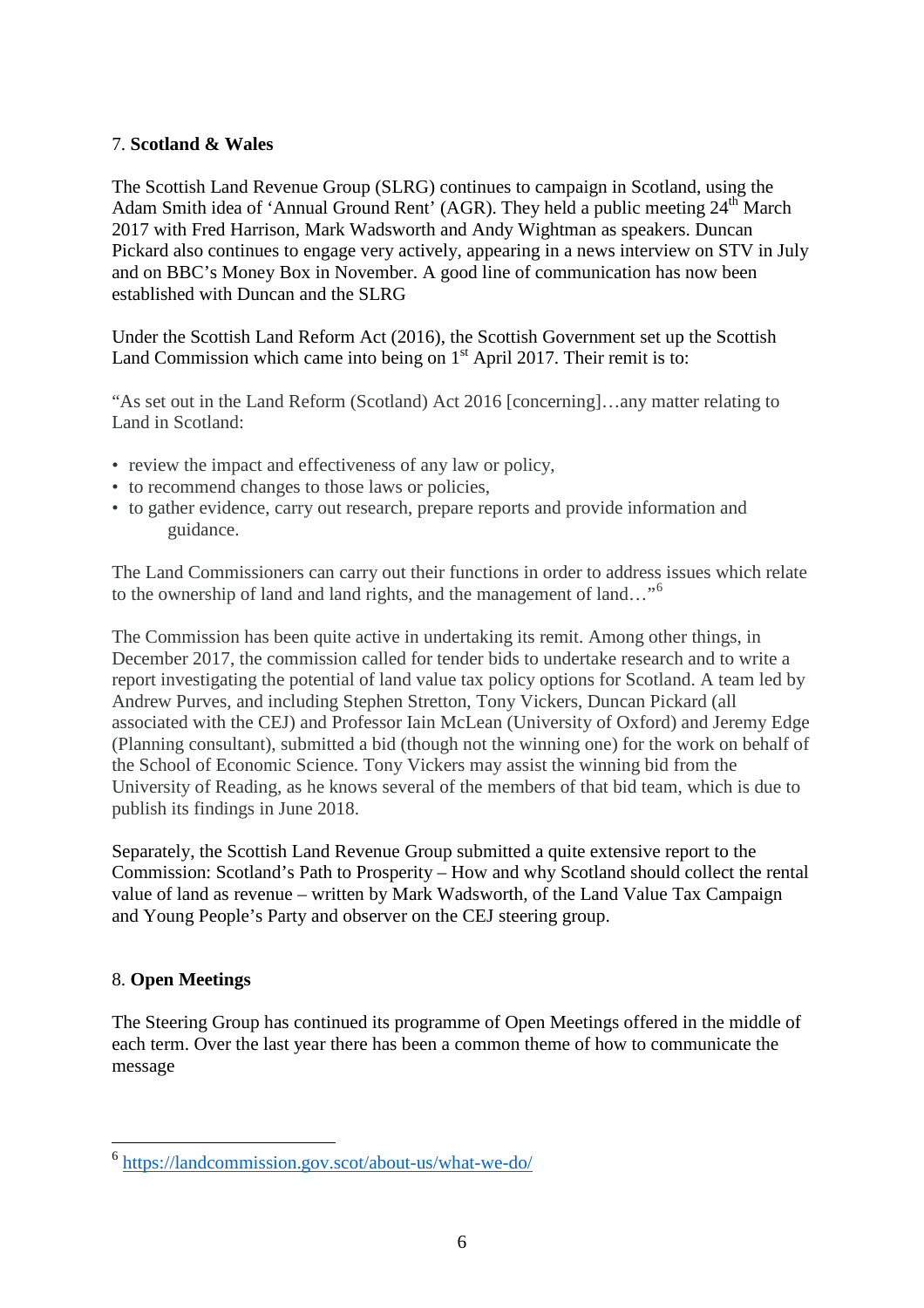2nd June 2017: Rev Paul Nicolson gave a talk entitled: *Lobbying after the election whoever wins? What policies do we fight for with and for the poorest UK citizens and how?*

Paul explored a number of issues, which reflected and focused on the great volume of campaigning work he had been engaged in throughout the last twelve months. In addition to his work, dealing with the consequences - for those reliant on Benefits - of having to pay Council Tax, Paul has been engaged in a wide-ranging lobbying effort and combined blogging promoted with organising seminars in Parliament - in conjunction with the APPG on Poverty – that have covered the subjects of Health Equality, Affordable Housing, and Land Value Tax.

27th October 2017: Fred Harrison led a meeting on *LVT, Tax Reform and Terminology: Building an authentically humane society – policy and language*

Fred explained that he was well aware of debates amongst Georgists and others about the terminology used to describe a fair taxation system. He added that he was also aware of a strong attachment to the term *Land Value Tax*. However, whether everyone used the same or different terminology – which could be LVT, Annual Ground Rent (AGR) or Location Benefit Charge (LBC) – the language employed was secondary to introducing tax reforms that were successful in: "…realigning rights with responsibilities, especially as these relate to the administration of the public purse."

It was a lively and interesting Open Meeting, where almost everyone in the audience took the opportunity to ask Fred Harrison a great range of questions and to share their thoughts on the need for AND the prospects for radical tax reform.

16th Feb 2018: Rachel Collinson gave a presentation on *Introducing the TI (Transformational Index)*.

Rachel who recently became Green Party observer on the CEJ has many years' experience working with third sector organisations as a digital consultant. She pointed out the importance and usefulness of non-profit organisations measuring the progress they were making towards their goals, particularly if these included such things as making progress in promoting social and economic changes on which it was difficult to put a purely financial value. Rachel introduced the *Transformational Index* (TI), a social enterprise dedicated to fixing this problem. The TI is a system for measuring social and environmental impact, in a way that is difficult to cheat.

A lively discussion followed which considered the importance of measuring progress but also the dangers of measurable targets taking over as the purpose of campaigns. It was recognised that what was being put forward had great relevance for the work of the CEJ.

#### 10. **Conclusion**.

The last twelve months has seen significant progress in raising public awareness and understanding of "land value" and the social and economic significance of how it is and could be distributed. We can look forward to the coming twelve months with continued hope for further progress as the outcomes of the various inquiries referred to in this annual report are concluded and their findings published.